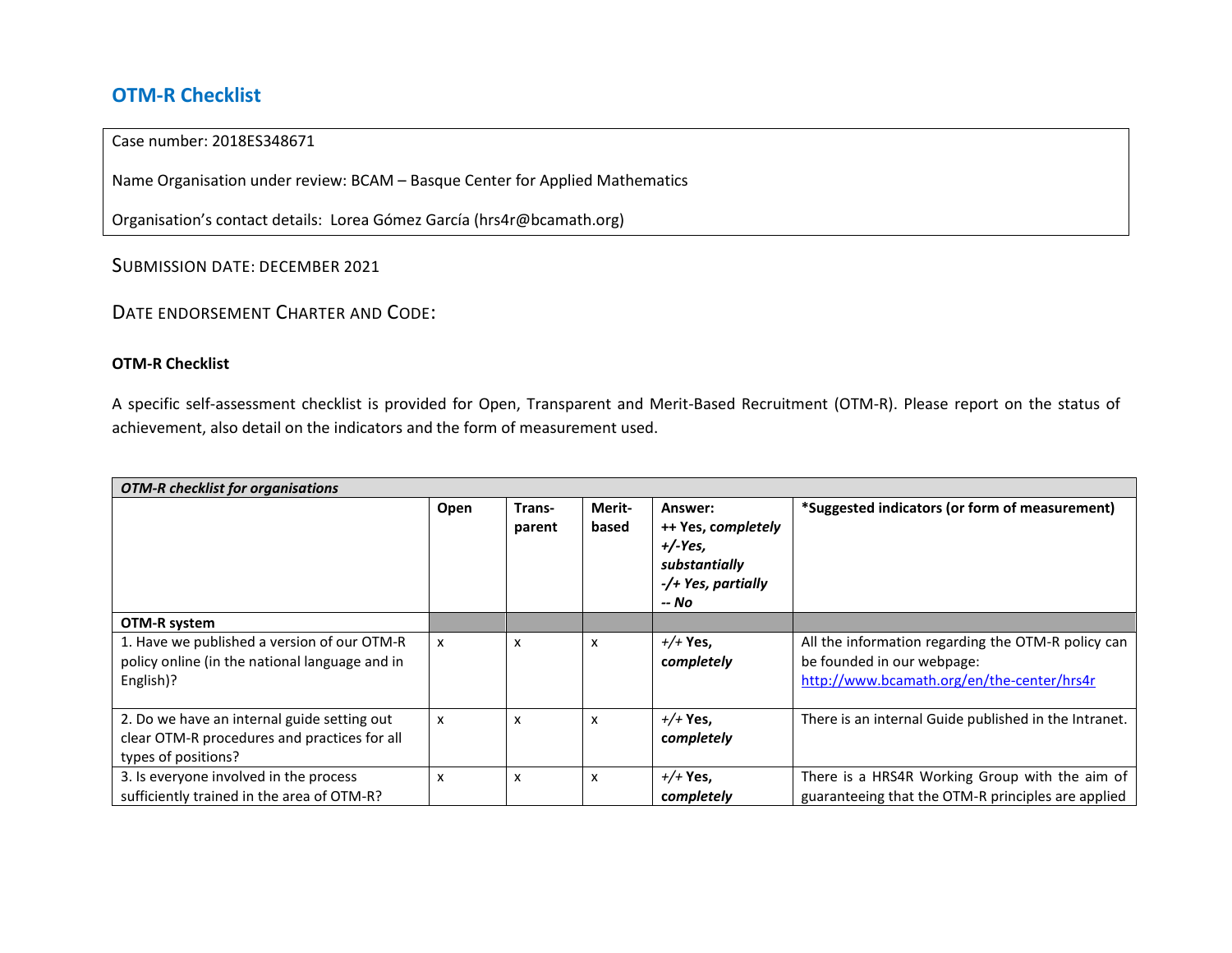| 4. Do we make (sufficient) use of e-recruitment<br>tools?                                   | $\pmb{\times}$ | $\pmb{\mathsf{x}}$ |                | $+/+$ Yes,<br>completely | All our recruitment processes use a Web-based tool:<br>http://www.bcamath.org/en/research/job<br>http://www.bcamath.org/en/research/internships                                                                                                                                                                                                                                                                                                                                                                                                                                                                                                                                                                                                                                                                                                                                                                                                                                                                                                                                                                                                                 |
|---------------------------------------------------------------------------------------------|----------------|--------------------|----------------|--------------------------|-----------------------------------------------------------------------------------------------------------------------------------------------------------------------------------------------------------------------------------------------------------------------------------------------------------------------------------------------------------------------------------------------------------------------------------------------------------------------------------------------------------------------------------------------------------------------------------------------------------------------------------------------------------------------------------------------------------------------------------------------------------------------------------------------------------------------------------------------------------------------------------------------------------------------------------------------------------------------------------------------------------------------------------------------------------------------------------------------------------------------------------------------------------------|
|                                                                                             |                |                    |                |                          | And we manage them by our Intranet (which is<br>connected to the website tool)                                                                                                                                                                                                                                                                                                                                                                                                                                                                                                                                                                                                                                                                                                                                                                                                                                                                                                                                                                                                                                                                                  |
| 5. Do we have a quality control system for<br>OTM-R in place?                               | X              | x                  | X              | -/+ Yes, partially       | Number of review meetings of our internal<br>Recruitment policy and evaluation done by the SAC<br>(Scientific Advisory Committee).                                                                                                                                                                                                                                                                                                                                                                                                                                                                                                                                                                                                                                                                                                                                                                                                                                                                                                                                                                                                                              |
| 6. Does our current OTM-R policy encourage<br>external candidates to apply?                 | $\pmb{\times}$ | $\pmb{\times}$     | $\pmb{\times}$ | $+/+$ Yes,<br>completely | Trend in the share of applications received from<br>external candidates.                                                                                                                                                                                                                                                                                                                                                                                                                                                                                                                                                                                                                                                                                                                                                                                                                                                                                                                                                                                                                                                                                        |
| 7. Is our current OTM-R policy in line with<br>policies to attract researchers from abroad? | $\pmb{\times}$ | $\pmb{\times}$     | $\pmb{\times}$ | $+/+$ Yes,<br>completely | All job offers, apart from being published in our<br>website, are also published or shared in: EURAXESS,<br>Bizkaia Talent, LINKEDIN, Twitter, SOMMa network,<br>Universities, IKERBASQUE, SIAM, ResearchGate,<br>SeMA, etc.<br>Trend in the share of applications received from<br>abroad.<br>At the end of each selection process we prepare an<br>"evaluation and results" report, which shows the<br>statistics of the candidates (nº of women/men, the<br>country, etc.). This report is published in the<br>website.<br>All the statistics of the selection processes and the<br>information of the candidates are saved in our<br>system (on the Intranet). For instance, regarding the<br>researchers from abroad we obtain the following<br>information: During the period 2018-2021, 1.834<br>candidates have been evaluated through<br>International Calls, 107 of whom were selected and<br>provided a corresponding job offers were provided<br>to them. That means a success rate of 5,83%. In<br>comparison with the period 2014-2017 we<br>increased the number of international calls by 67%<br>and in 5% the number of applicants in the same |
| 8. Is our current OTM-R policy in line with                                                 | $\pmb{\times}$ | $\pmb{\mathsf{x}}$ | X              | -/+ Yes, partially       | period.<br>Trend in the share of female applicants.                                                                                                                                                                                                                                                                                                                                                                                                                                                                                                                                                                                                                                                                                                                                                                                                                                                                                                                                                                                                                                                                                                             |
| policies to attract underrepresented groups?                                                |                |                    |                |                          | Increase of the rate of female applicants.                                                                                                                                                                                                                                                                                                                                                                                                                                                                                                                                                                                                                                                                                                                                                                                                                                                                                                                                                                                                                                                                                                                      |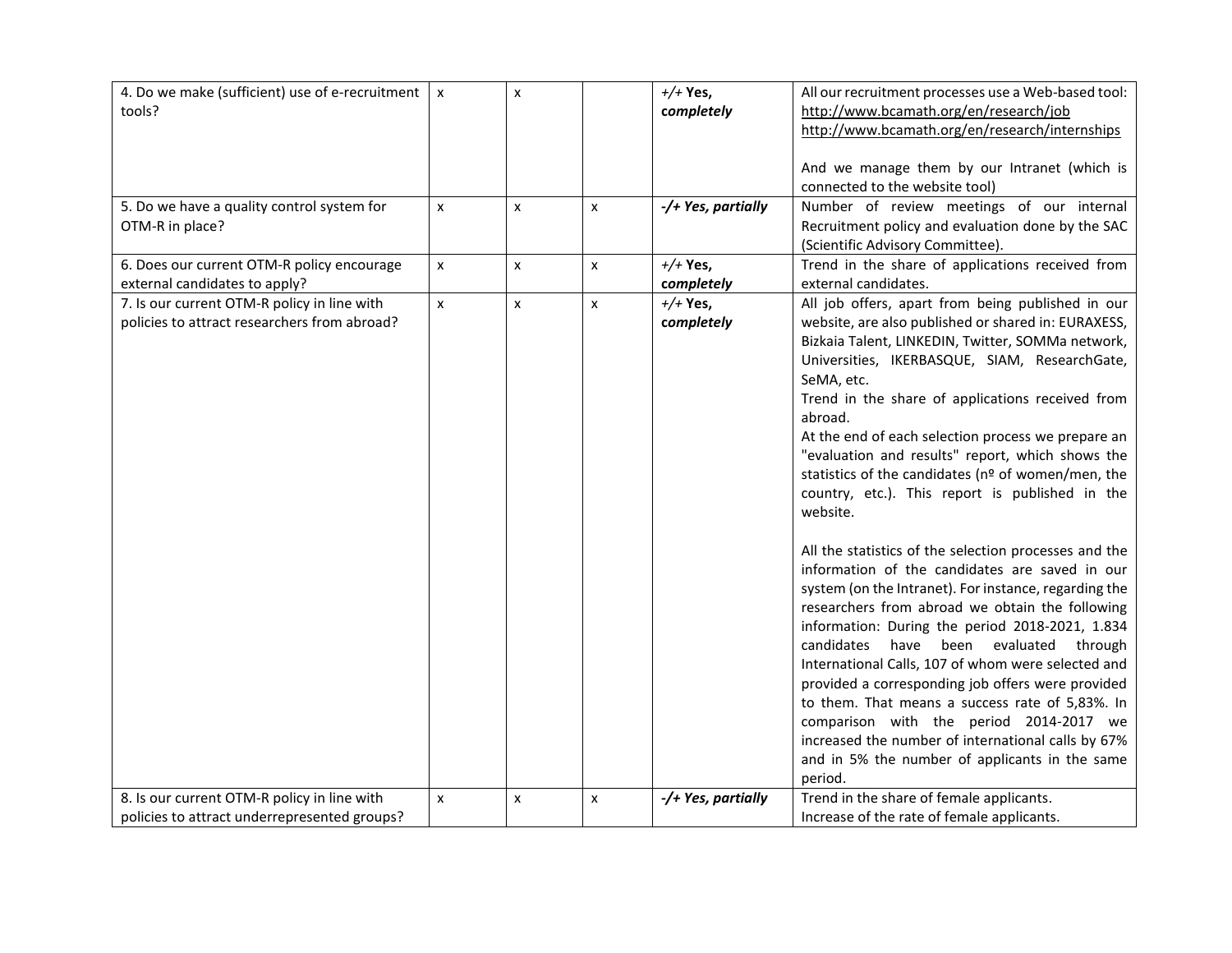|                                                                                                                                        |                    |                           |   |                           | At the end of each selection process we prepare an<br>"evaluation and results" report, which shows the<br>statistics of the candidates (nº of women/men, the<br>country, etc.). This report is published in the<br>website.                                                                                                     |
|----------------------------------------------------------------------------------------------------------------------------------------|--------------------|---------------------------|---|---------------------------|---------------------------------------------------------------------------------------------------------------------------------------------------------------------------------------------------------------------------------------------------------------------------------------------------------------------------------|
| 9. Is our current OTM-R policy in line with<br>policies to provide attractive working<br>conditions for researchers?                   | x                  | x                         | X | $+/-Yes$<br>substantially | Trend in the share of applicants from outside the<br>organization and abroad.                                                                                                                                                                                                                                                   |
| 10. Do we have means to monitor whether the<br>most suitable researchers apply?                                                        |                    |                           |   | $+/+$ Yes,<br>completely  | BCAM HR coordinator has direct feedback from the<br>PI of the call.                                                                                                                                                                                                                                                             |
| Advertising and application phase                                                                                                      |                    |                           |   |                           |                                                                                                                                                                                                                                                                                                                                 |
| 11. Do we have clear guidelines or templates<br>(e.g., EURAXESS) for advertising positions?                                            | $\mathsf{x}$       | $\boldsymbol{\mathsf{x}}$ |   | $+/$ Yes,<br>completely   | Yes, we have our job offers template which complies<br>all the requirements of the OTM-R process.                                                                                                                                                                                                                               |
| 12. Do we include in the job advertisement<br>references/links to all the elements foreseen in<br>the relevant section of the toolkit? | $\mathsf{x}$       | $\boldsymbol{\mathsf{x}}$ |   | $+/$ Yes,<br>completely   | We have our job offers template which complies all<br>the requirements of the OTM-R process.                                                                                                                                                                                                                                    |
| 13. Do we make full use of EURAXESS to ensure<br>our research vacancies reach a wider<br>audience?                                     | $\mathsf{x}$       | x                         |   | $+/+$ Yes,<br>completely  | All our job offers are posted on EURAXESS<br>Trend in the share of applicants recruited from<br>outside the organisation/abroad.                                                                                                                                                                                                |
| 14. Do we make use of other job advertising<br>tools?                                                                                  | $\pmb{\mathsf{x}}$ | x                         |   | $+/$ Yes,<br>completely   | Job offer shared by our community manager<br>through social networks, BCAM contacts database,<br>EURAXESS and other job offers platforms<br>(depending on the area) such as SIAM,<br>ResearchGate, Academic Positions, AMS<br>Recently we have organize an event together with<br>Bizkaia Talent to publish our new job offers. |
| 15. Do we keep the administrative burden to a<br>minimum for the candidate?                                                            | X                  |                           |   | $+/$ Yes,<br>completely   | Number of documents required to the candidates.<br>For instance, the recommendation letters are<br>directly requested to the indicated persons in order<br>to reduce the administrative workload of the<br>researcher. We only ask for the necessary document<br>to ensure the OTM-R process.                                   |
| Selection and evaluation phase                                                                                                         |                    |                           |   |                           |                                                                                                                                                                                                                                                                                                                                 |
| 16. Do we have clear rules governing the<br>appointment of selection committees?                                                       |                    | x                         | x | $+/$ Yes,<br>completely   | Defined at the OTM-R policy.                                                                                                                                                                                                                                                                                                    |
| 17. Do we have clear rules concerning the<br>composition of selection committees?                                                      |                    | x                         | x | $+/+$ Yes,<br>completely  | Defined at the OTM-R policy.                                                                                                                                                                                                                                                                                                    |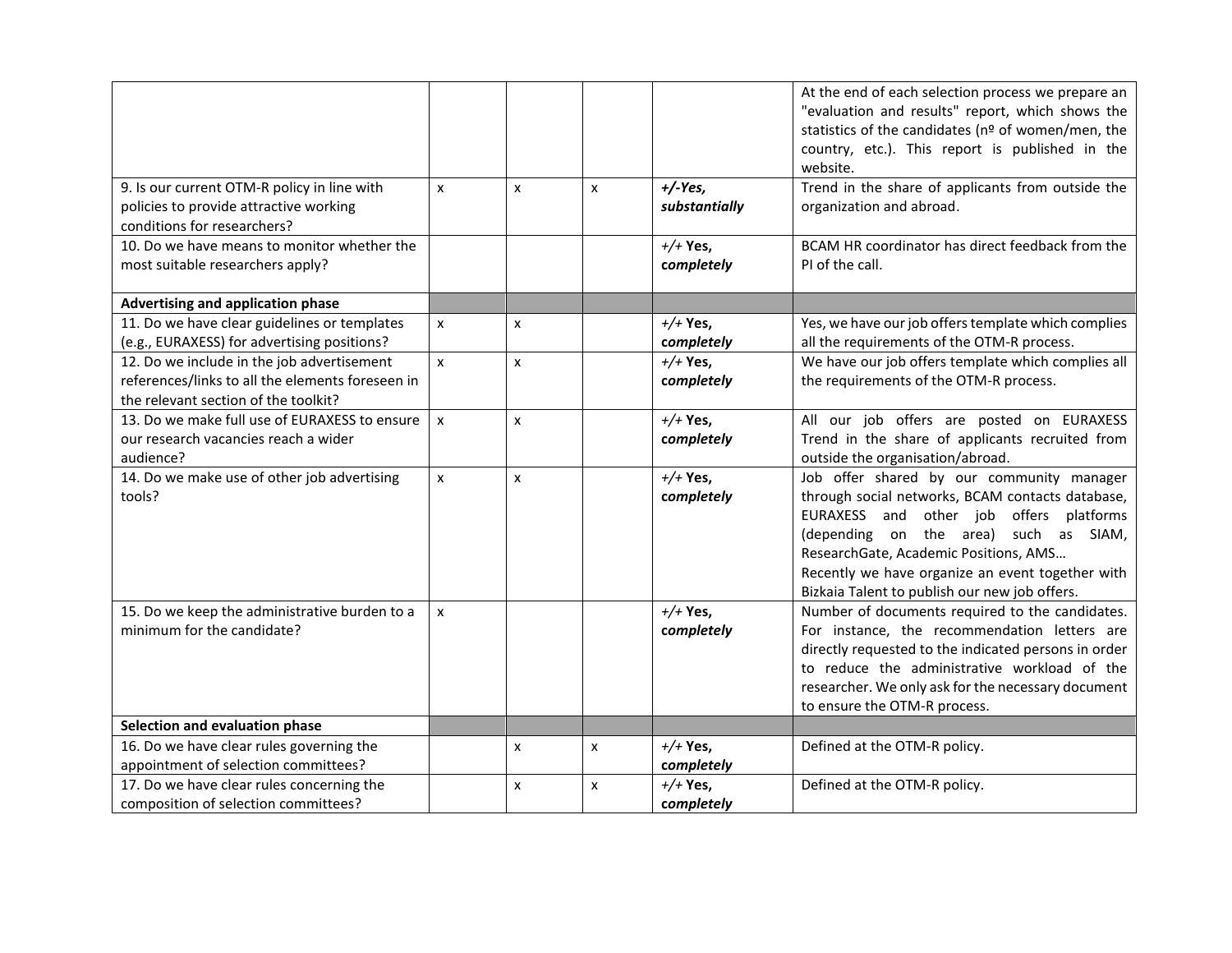| 18. Are the committees sufficiently gender-<br>balanced?                                                                                                | x | $\pmb{\times}$            | -/+ Yes, partially         | Composition of the Evaluation Committee.<br>We try to maintain the gender balance, but given<br>that the percentage of women in BCAM is 25% (and<br>smaller in the superior levels), the gender balance is<br>not possible, especially in those pure areas of<br>Mathematics in which there is very little feminine<br>representation.<br>However, in the Gender Equality Plan of BCAM we<br>have included on action that consist of promoting<br>the presence of at least one women in the selection<br>committees.                                                                                                 |
|---------------------------------------------------------------------------------------------------------------------------------------------------------|---|---------------------------|----------------------------|----------------------------------------------------------------------------------------------------------------------------------------------------------------------------------------------------------------------------------------------------------------------------------------------------------------------------------------------------------------------------------------------------------------------------------------------------------------------------------------------------------------------------------------------------------------------------------------------------------------------|
| 19. Do we have clear guidelines for selection<br>committees which help to judge 'merit' in a<br>way that leads to the best candidate being<br>selected? |   | $\boldsymbol{\mathsf{x}}$ | $+/-Yes,$<br>substantially | Written guidelines ("Evaluation Criteria").<br>It is worth mentioning that, after carrying out the<br>diagnosis and the elaboration of the Gender<br>Equality Plan in BCAM, we are considering to<br>incorporate the gender perspective to avoid gender<br>biases. For example, one of the actions that we have<br>included in the Gender Equality Plan of BCAM is to<br>identify possible gender biases in the capacities<br>assessed in the recommendation letters. And once<br>we identify the gender biases, we will elaborate a<br>template for recommendation letters with equal<br>recognition of capacities. |
| <b>Appointment phase</b>                                                                                                                                |   |                           |                            |                                                                                                                                                                                                                                                                                                                                                                                                                                                                                                                                                                                                                      |
| 20. Do we inform all applicants at the end of<br>the selection process?                                                                                 | x |                           | $+/+$ Yes,<br>completely   | Written guidelines.<br>Web-based tool ("rejection e-mail").<br>Personal communication (telephone/skype) by the<br>Committee to the best candidates.                                                                                                                                                                                                                                                                                                                                                                                                                                                                  |
| 21. Do we provide adequate feedback to<br>interviewees?                                                                                                 | x |                           | $+/+$ Yes,<br>completely   | Written guidelines.<br>All the candidates receive a feedback ("evaluation<br>report").                                                                                                                                                                                                                                                                                                                                                                                                                                                                                                                               |
| 22. Do we have an appropriate complaints<br>mechanism in place?                                                                                         | x |                           | $+/-Yes,$<br>substantially | Specific e-mail for the recruitment processes<br>available for all the candidates for any kind of<br>complaint (recruitment@bcamath.org).                                                                                                                                                                                                                                                                                                                                                                                                                                                                            |
| <b>Overall assessment</b>                                                                                                                               |   |                           |                            |                                                                                                                                                                                                                                                                                                                                                                                                                                                                                                                                                                                                                      |